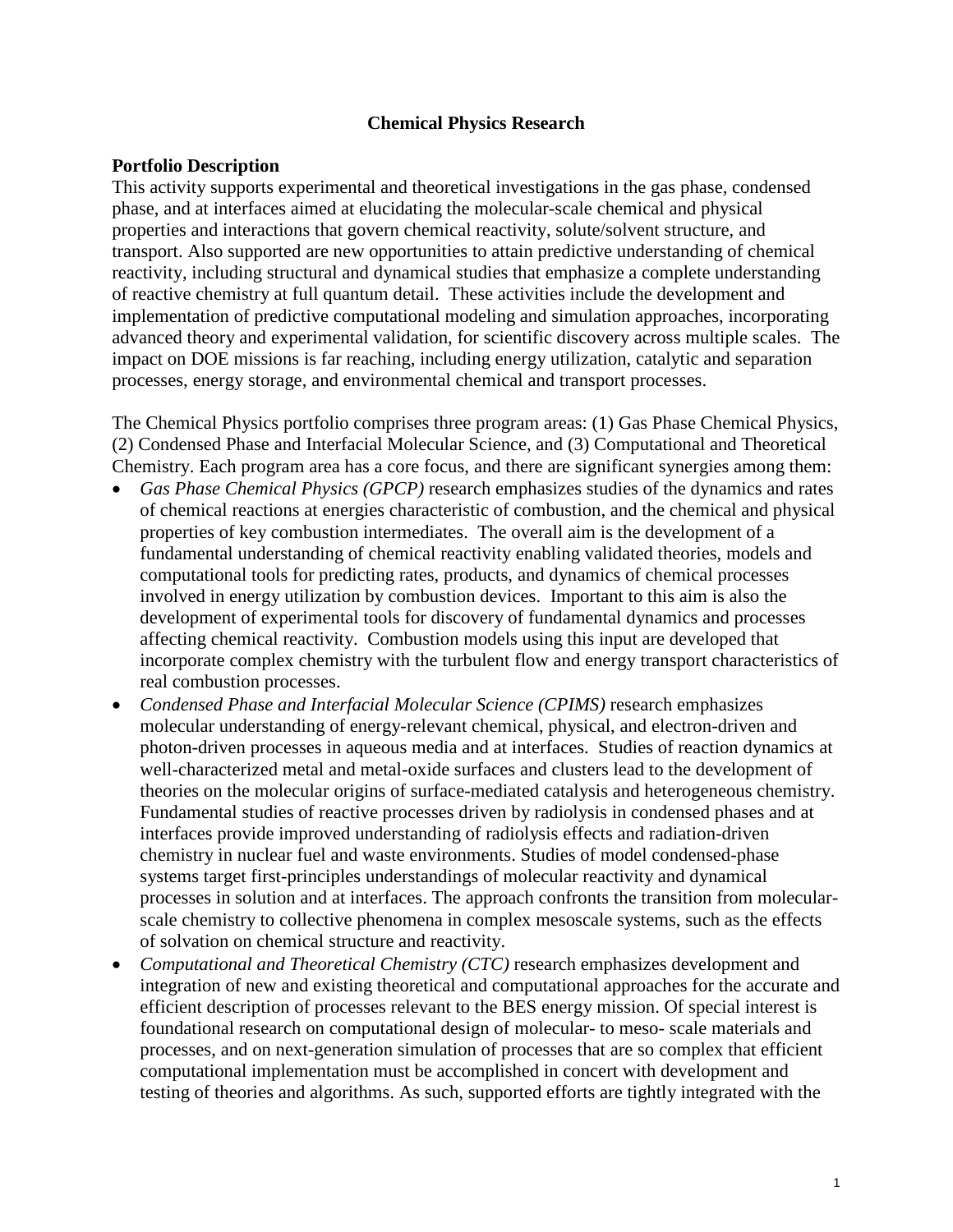research and goals of the CPIMS and GPCP programs and many have wider crosscutting relevance, advancing goals of other BES chemistry, biochemistry and geochemistry programs. Common to all of these areas is the need for new approaches that go well beyond standard representations to address excited-state dynamics, low-energy diffusive effects, the inclusion of spin-dependent effects, the ability to model extremely anharmonic processes, and the ability to account for all types of energy exchange between matter and radiation in vacuum and in solvated environments.

### **Unique Aspects**

The BES Chemical Physics research activity is unique in its long term support of a number of fundamental chemical science areas, and in its integration of capabilities from research universities and DOE national laboratories, enabling long-term progress in difficult scientific areas as well as effective coupling to DOE missions:

- Synergy among the three program areas is a hallmark of the Chemical Physics portfolio. Methods, tools, and knowledge developed in each area inform the others, and many supported efforts bridge the three program areas; this synergy is pronounced in concerted collocated efforts supported at Pacific Northwest and Lawrence Berkeley National Laboratories, and at the Combustion Research Facility (CRF).
- The program is uniquely positioned to undertake joint theoretical, computational and experimental efforts. Such a capability is essential for validating and improving models and methods used to design chemical processes, which are increasingly complex and dataintensive.
- The GPCP program is the principal supporter of high-temperature chemical kinetics and gasphase chemical reaction dynamics in the nation. This activity also has oversight for several national laboratory programs, including the CRF, a unique, multi-investigator research laboratory that has a strong collaborative visitor program and that promotes synergism between BES-supported basic research and the applied science and technology programs supported the Office of Energy Efficiency and Renewable Energy (EERE) and industry.
- The CPIMS program is unique is its relevance to DOE mission areas, providing a fundamental basis for understanding chemical reactivity in complex systems, such as those encountered in catalysis, energy storage, separations, and the environmental contaminant transport in mineral and aqueous environments. This program is a major supporter of basic research on chemical reactivity of molecular species in the liquid phase, on metal clusters, and at solid-gas and solid-liquid interfaces.
- The CTC program is fully integrated with other BES research activities, contributing principally to the GPCP and CPIMS elements of the Chemical Physics portfolio, but also providing significant support to efforts spanning BES chemistry, biochemistry and geochemistry research. A unique component of this program is its support for extremely complex research that requires simultaneous development of theoretical and massively parallel computational implementation.

### **Relationship to Other Programs**

Research under this activity complements research supported across the Office of Basic Energy Sciences and coordinates and leverages efforts with other agencies and facilities. These interactions include: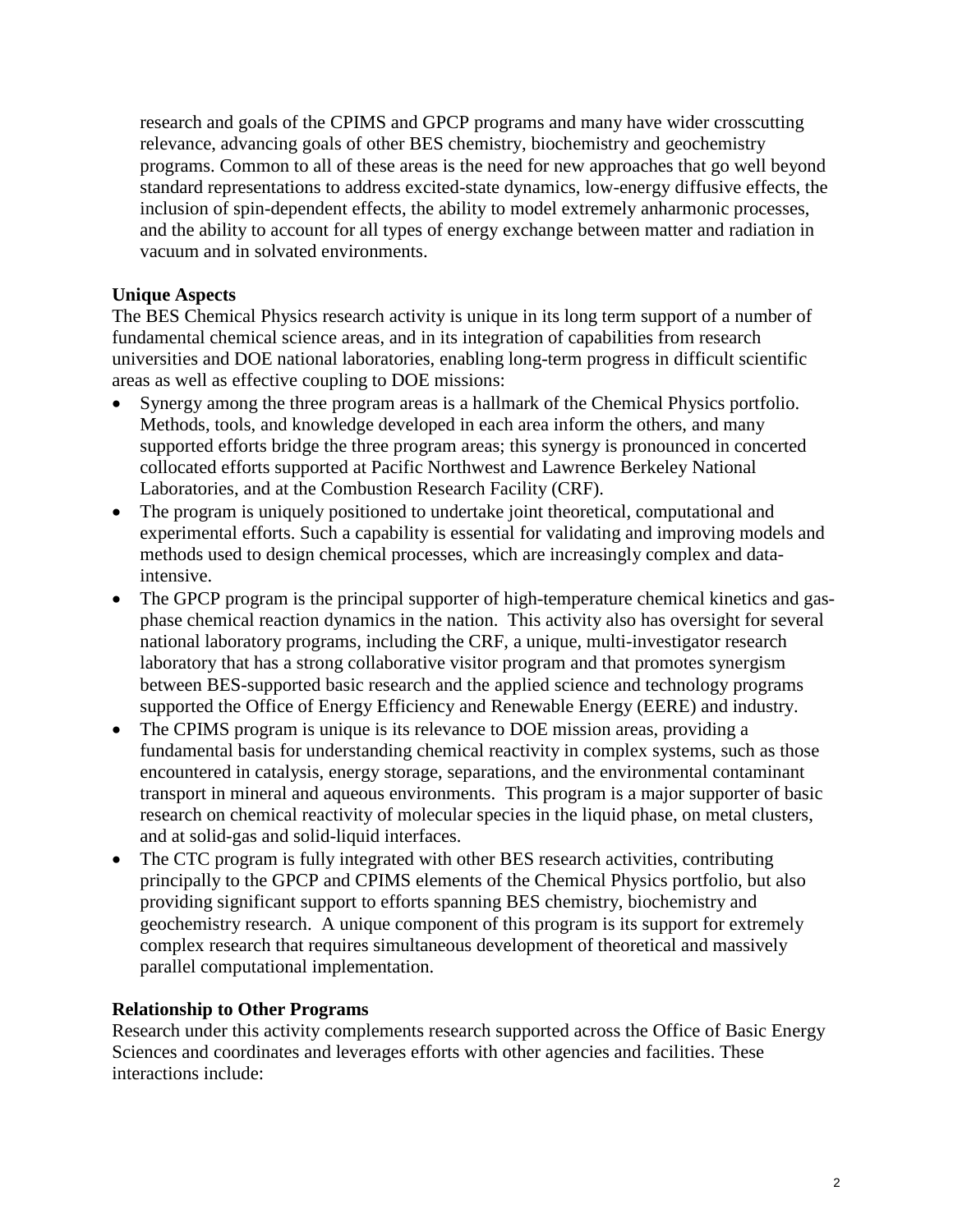- *Gas Phase Chemical Physics:* The GPCP program and DOE EERE support coordinated combustion research efforts at the CRF and at Argonne National Laboratory (ANL). The GPCP program works with the Air Force Office of Scientific Research (AFOSR), Office of Naval Research (ONR), Army Research Office (ARO), National Aeronautics and Space Administration (NASA), National Institute of Standards and Technology (NIST), and the National Science Foundation (NSF) as an active member of the Multi-Agency Coordinating Committee on Combustion Research (MACCCR) to host an annual Fuels Research Review as well as combustion workshops. These linkages include common principal investigators and industry relationships in a number of programs, joint workshops, and coordination meetings. GPCP supports the Chemical Physics Beamline at the Advanced Light Source  $(ALS).$
- *Condensed Phase and Interfacial Molecular Science:* There is a strong coupling between the CPIMS and Solar Photochemistry programs in the fundamental chemistry and physics of radiolytic processes in condensed media and at interfaces. Support is provided for basic research to scientists at Pacific Northwest National Laboratory who utilize the William R. Riley Environmental Molecular Sciences Laboratory, a national user facility operated by the DOE/SC Office of Biological and Environmental Research. Experiments concerning ultrafast chemical imaging are supported at the Center for Nanoscale Materials at Argonne National Laboratory in coordination with the BES Scientific User Facilities Division. Support is provided for the Molecular Environmental Science Beamline at the ALS.
- *Computational and Theoretical Chemistry:* The CTC program co-funds efforts with the Office of Advanced Scientific Computing Research (ASCR) where appropriate for the BES and ASCR missions, and has supported and participated in efforts with the technical community and other agencies to foster advanced approaches to design of materials and chemistry. These efforts have included workshops on BES-relevant Scientific Discovery through Advanced Computing, workshops on materials and chemistry by design, and workshops aimed at understanding the increasing role of computational chemistry in industry.

### **Significant Accomplishments**

- Impacts in fundamental science include the development of molecular beams and ion imaging techniques that have spawned a generation of experiments in state-to-state chemical reaction dynamics and energy transfer, much of which has been supported by the chemical physics program. The capabilities have been extended to the development of molecular beam and laser sputtering techniques for the study of atomic clusters as prototypical models for catalysis.
- Ultrafast laser spectroscopy has provided important insights into hydrogen bonding and proton transport in water in nano-confined geometries. Support has yielded for the first time a conclusive link between the size of catalytic particles on a surface, the particle electronic properties, and the ability of particles to speed chemical reactions. Advances in high resolution time-resolved spectroscopy have yielded information on intermediates and product state distributions with unprecedented isomeric specificity.
- Recent advances in low-temperature scanning tunneling microscopy (STM) have been combined with temporally and spatially resolved spectroscopic tools such as ultrafast, twophoton photoemission, resulting in the discovery of long-lived electronic surface states that could lead to new ways to induce and control electronic excitation at surfaces, and have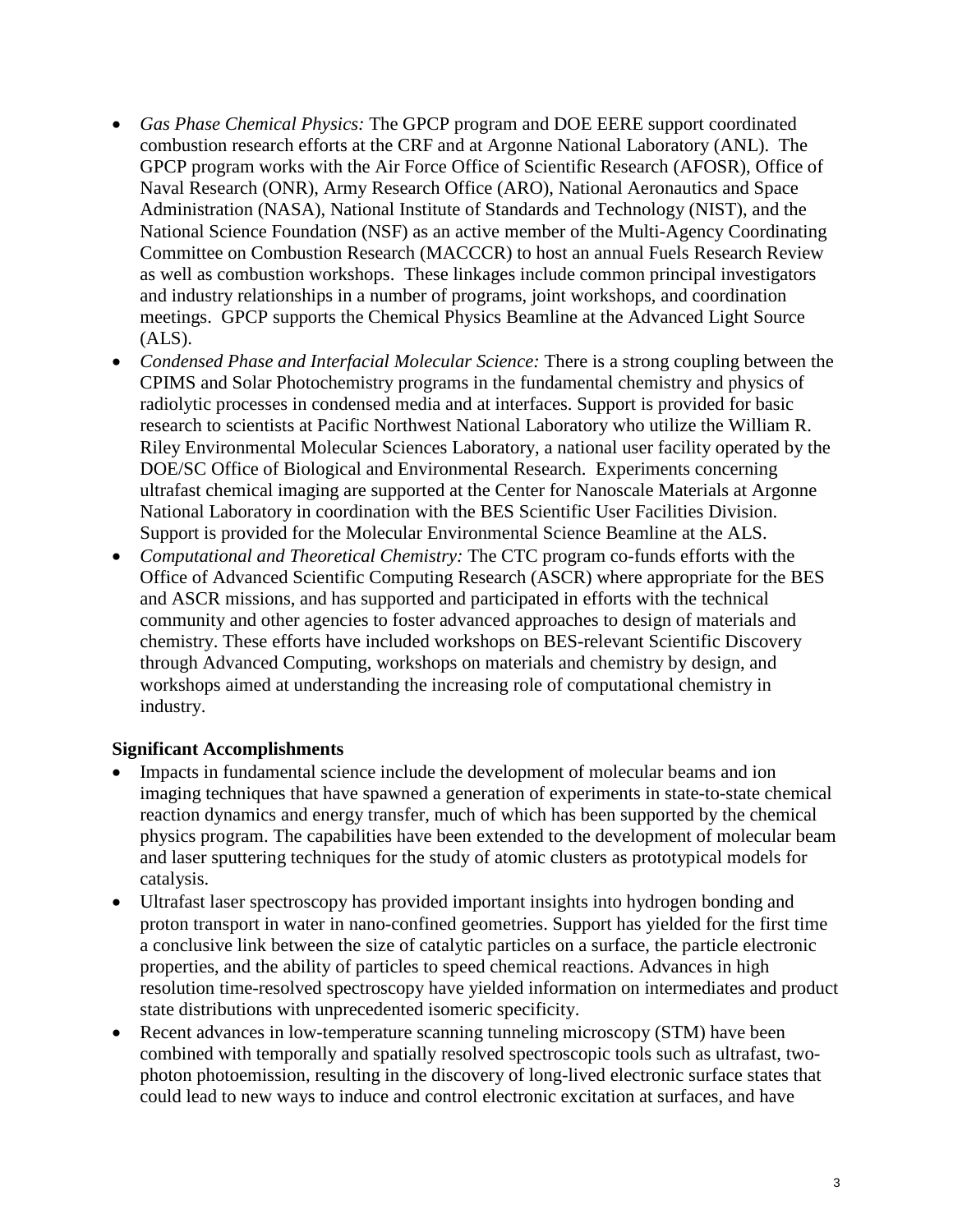yielded an unprecedented view of the coupling of electronic and vibrational motion within a single molecule.

- Advanced probes of combustion environments have also yielded recent discoveries, such as the direct observation of Criegee reaction kinetics important in combustion and atmospheric chemistry.
- Development of high-fidelity engine simulations has demonstrated the importance of molecular scale dynamics, e.g. quantum tunneling, on engine performance.
- This activity has played a major role in the development of quantum chemistry methodologies for accurate predictions of chemical properties. These developments have led to theories and computer codes for the calculation of thermodynamic properties and chemical reaction rates in the gas phase as well as the properties of complex molecular systems in the condensed phase.
- Development and application of new approaches to density functional and traditional wavefunction-based methods for predicting energetic processes involving ground- and excited-electronic states. These developments allow BES researchers to predict excited-states in large light-harvesting complexes, address thermal and electronic transport through molecules, quantify dynamics associated with multiple carrier generation, investigate conversion of visible light into chemical energy and address plasmon-driven chemical reactions. They have also led to new approaches for non-destructive spectroscopic evaluation and interrogation of chemical conversion and separation systems and for unprecedented approaches to probing potential energy surfaces in mesoscale systems such as metal-organic frameworks.

#### **Mission Relevance**

- The GPCP activity contributes strongly to the DOE mission in the area of the efficient and clean combustion of fuels. The coupling of complex chemistry and turbulent flow has long challenged predictive combustion modeling. Truly predictive combustion models enable the design of new combustion devices (such as internal combustion engines, burners, and turbines) with maximum energy efficiency and minimal environmental consequences. In transportation, the changing composition of fuels, from those derived from light, sweet crude oil to biofuels and fuels from alternative fossil feedstocks, puts increasing emphasis on the need for science-based design of modern engines.
- The CPIMS activity impacts a variety of mission areas by providing a fundamental basis for understanding chemical reactivity in complex systems, such as those encountered in catalysis and environmental processes, along with activity that provides fundamental underpinnings relevant to energy production and storage. Surface-mediated chemistry research in this activity complements more directed efforts in heterogeneous catalysis. Condensed-phase and interfacial chemical physics research on dissolution, solvation, nucleation, separation, and reaction provides important fundamental knowledge relevant to the environmental contaminant transport in mineral and aqueous environments. Fundamental studies of reactive processes driven by radiolysis in condensed phases and at interfaces provide improved understanding of radiolysis effects in nuclear fuel and waste environments.
- The CTC activity aims to advance the Chemical Physics goals just described and also advance mission areas across BES. For example, supported activities advance nextgeneration solar energy, sunlight-to-fuels, and energy storage concepts.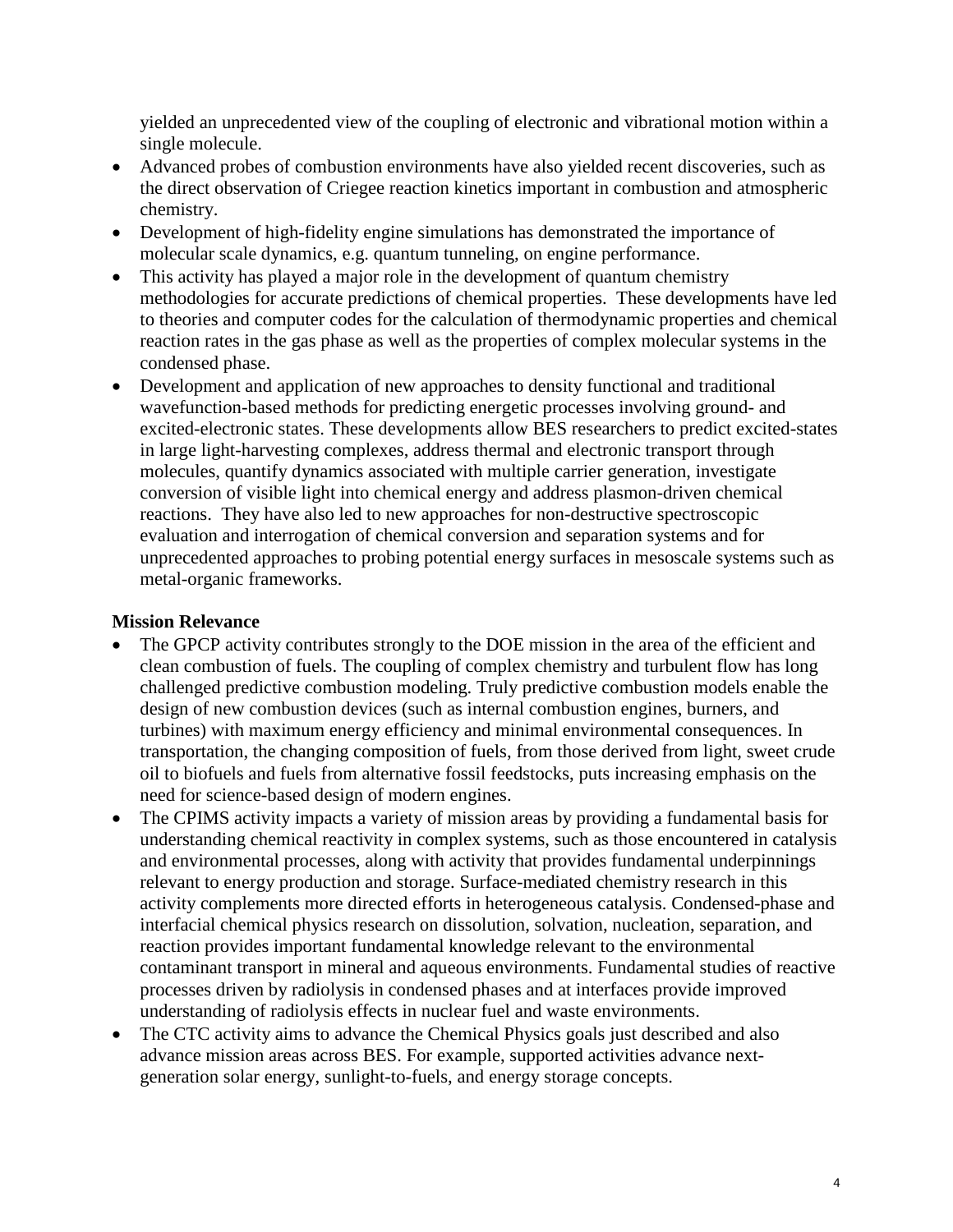### **Scientific Challenges**

Research in Chemical Physics is fundamental to meeting the grand challenges for basic energy sciences, as identified in the recent report on this topic from the Basic Energy Sciences Advisory Committee. Specific opportunities include:

## *Gas Phase Chemical Physics*

- Improve and expand experimental measurement of highly energetic, unstable molecules to diagnose complex reacting flows and, in more controlled environments, to determine molecular dynamics and reaction rates at elevated temperatures and pressures.
- Develop computational approaches of acceptable precision for the calculation of potential energy surfaces for ground and excited electronic states and their conical intersections for chemically important species including free radicals.
- Improve accuracy and throughput of methods for calculating chemical reaction rates from detailed chemical dynamics, including reactions without barriers for which statistical theories do not apply.
- Develop methods of uncertainty quantification and model reduction to enable high-fidelity predictive combustion models.
- Understanding the interaction of chemistry and fluid dynamics in turbulent combustion conditions.
- Role of multiphase chemistry in combustion, including fuel aerosols and soot particle formation and growth.

### *Condensed Phase and Interfacial Molecular Science*

- Develop and apply new experimental methods for characterizing chemically active molecular scale structures and reaction mechanisms at interfaces.
- Characterize high-energy electron- and photon-stimulated processes at complex interfaces.
- Design quantitative models for condensed-phase solvation that include polarization, chargetransfer, and nano-confinement effects.
- Develop a structural basis for understanding gas/surface interactions, encouraging sitespecific studies that measure local behavior at defined sites.
- Understand the molecular origins of condensed phase behavior and the nature and effects of non-covalent interactions including hydrogen bonding and proton transport.
- Develop new experimental and theoretical tools that push the horizon of joint space-time resolution needed to probe chemical behavior selectively at interfaces and in solution.

# *Computational and Theoretical Chemistry*

- Improve efficiency for quantum-mechanical based simulations of chemical and molecular processes that impact the BES mission. Such improvements are achieved through multi-scale coupling, melding of chemical-, physical- and mathematical- methods, or improved parallelization.
- Develop new theoretical time-domain and frequency-domain simulation tools for computing structural, transport, and optical properties of nanoscale systems in polarizable environments.
- Develop methods to computationally determine how to externally control both resonant and non-resonant energy-, charge-, spin- and matter-transfer processes in chemical and molecular systems with low-energy sources of radiation or applied fields, small thermal swings, and/or relatively minor changes in the external environment.